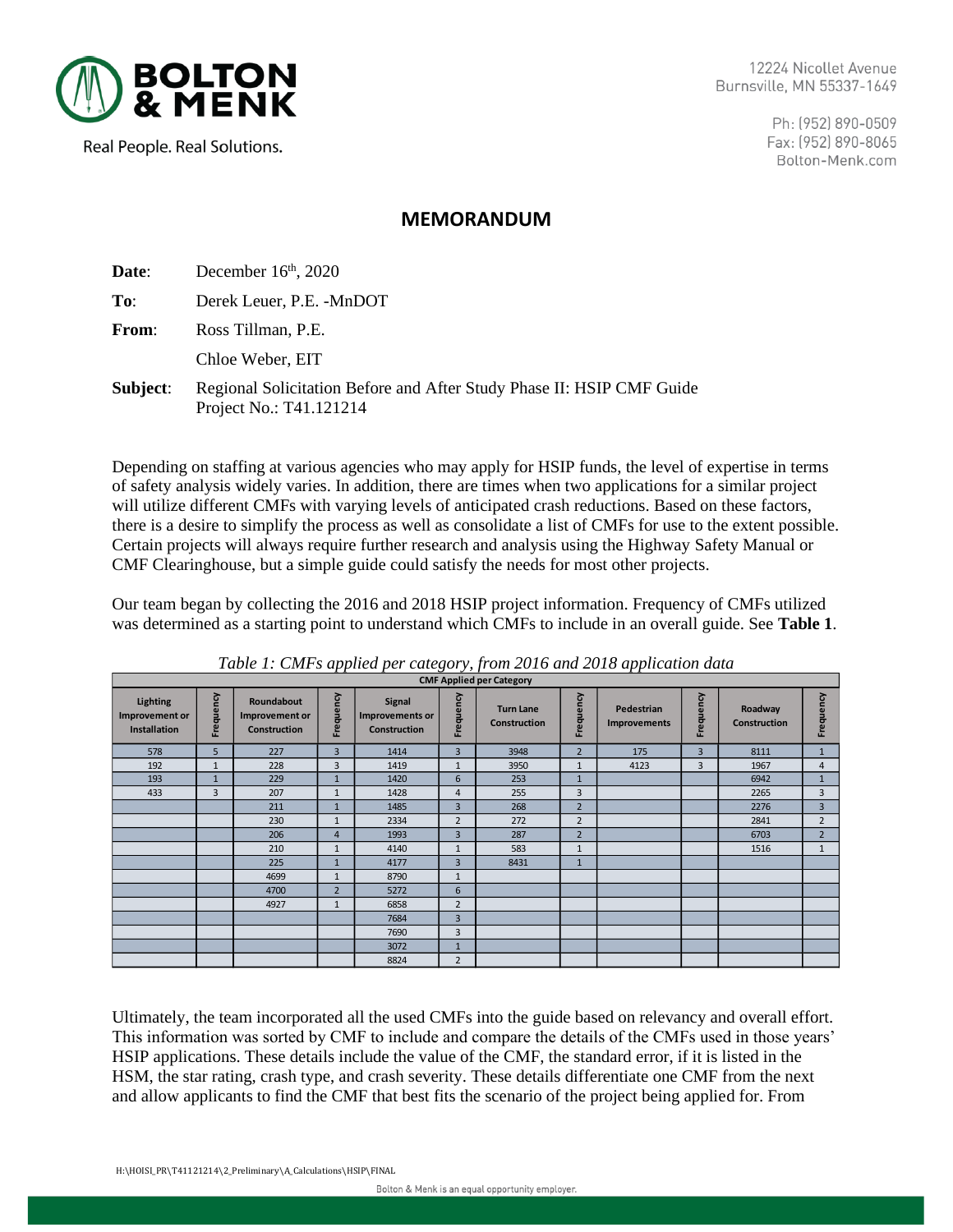Name: Regional Solicitation Before and After Study Phase II: HSIP CMF Guide Date: December 16, 2020 Page: 2

there, counterpart CMFs (rural vs. urban, for example) were added from the CMF Clearinghouse to round out the options one might want to consider when choosing a CMF for an HSIP application. The guide was split into two parts to differentiate between CMFs that apply to all/property damage only crashes and those that are focused on injury crashes only.

Lastly, the team developed a simple step by step list for use of the guide and application of CMFs, intended to go along with the guides in future HSIP applications as an attachment. This list walks users through the categories in the guide, as well as highlights specific measures to be aware of when choosing a CMF for a project.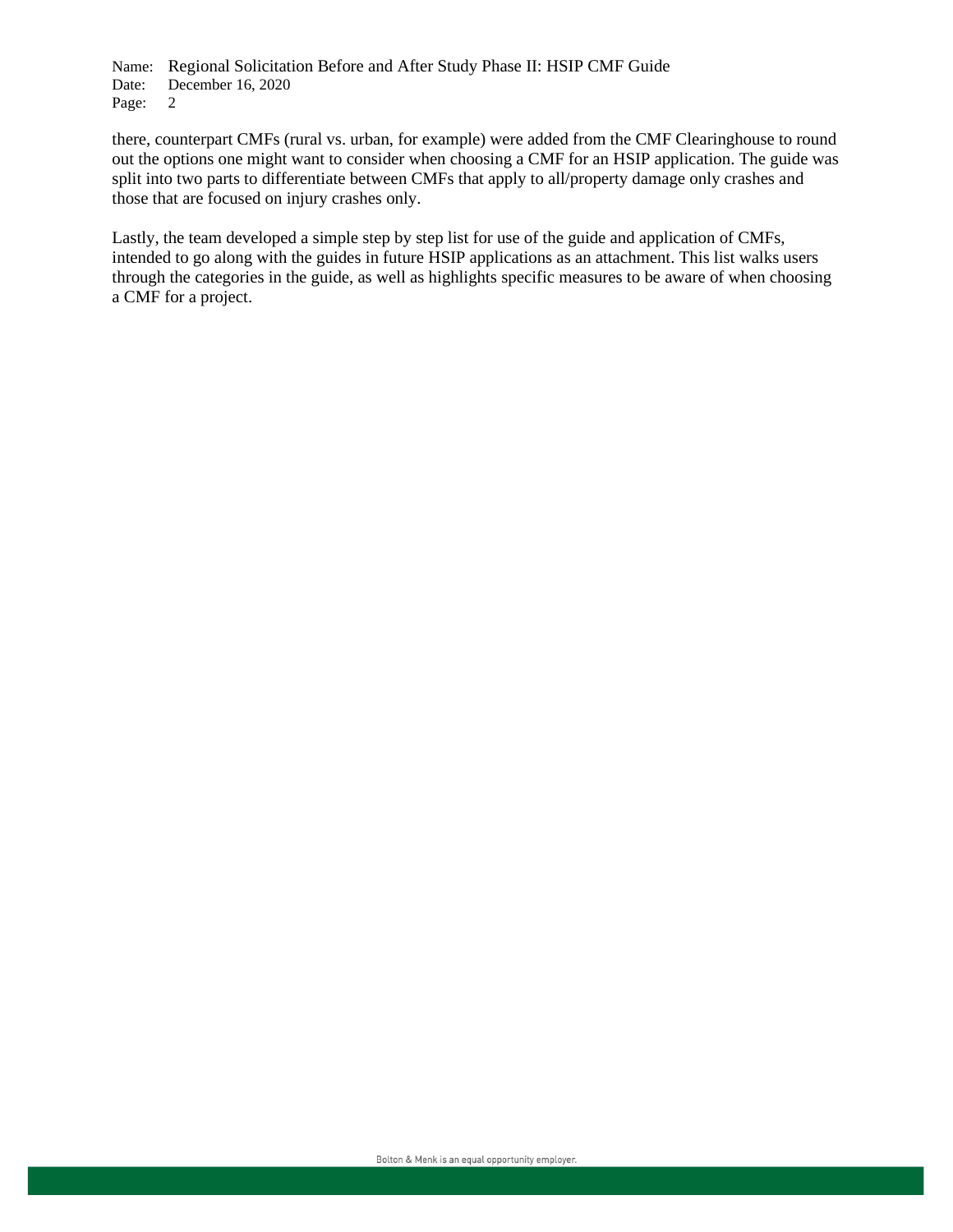## **Steps for using the CMF guides and applying CMFs:**

- 1. Look through the project types and sub-types that may be applicable to the project
- 2. Consider additional qualifiers that may help fit the CMF to the project (often, these are existing conditions of what is to be improved)
- 3. Choose which area type the project exists in (Urban, Rural, Suburban, etc.)
- 4. Consider the crash types and crash severities
- 5. Select a CMF for use that best fit the project as well as context of the area. Some projects may require the use of multiple CMFs to best represent the improvements, although the use of more than two is not recommended for most HSIP projects
- 6. Ensure you are applying the CMF to the correct crash severities and types. CMFs that cover all severities and types should be used with caution
- 7. Ensure that the crashes utilized match the timeframe/conditions of the application. Use whole calendar years

See the attached CMF guide information which could be appended to future HSIP solicitation packets.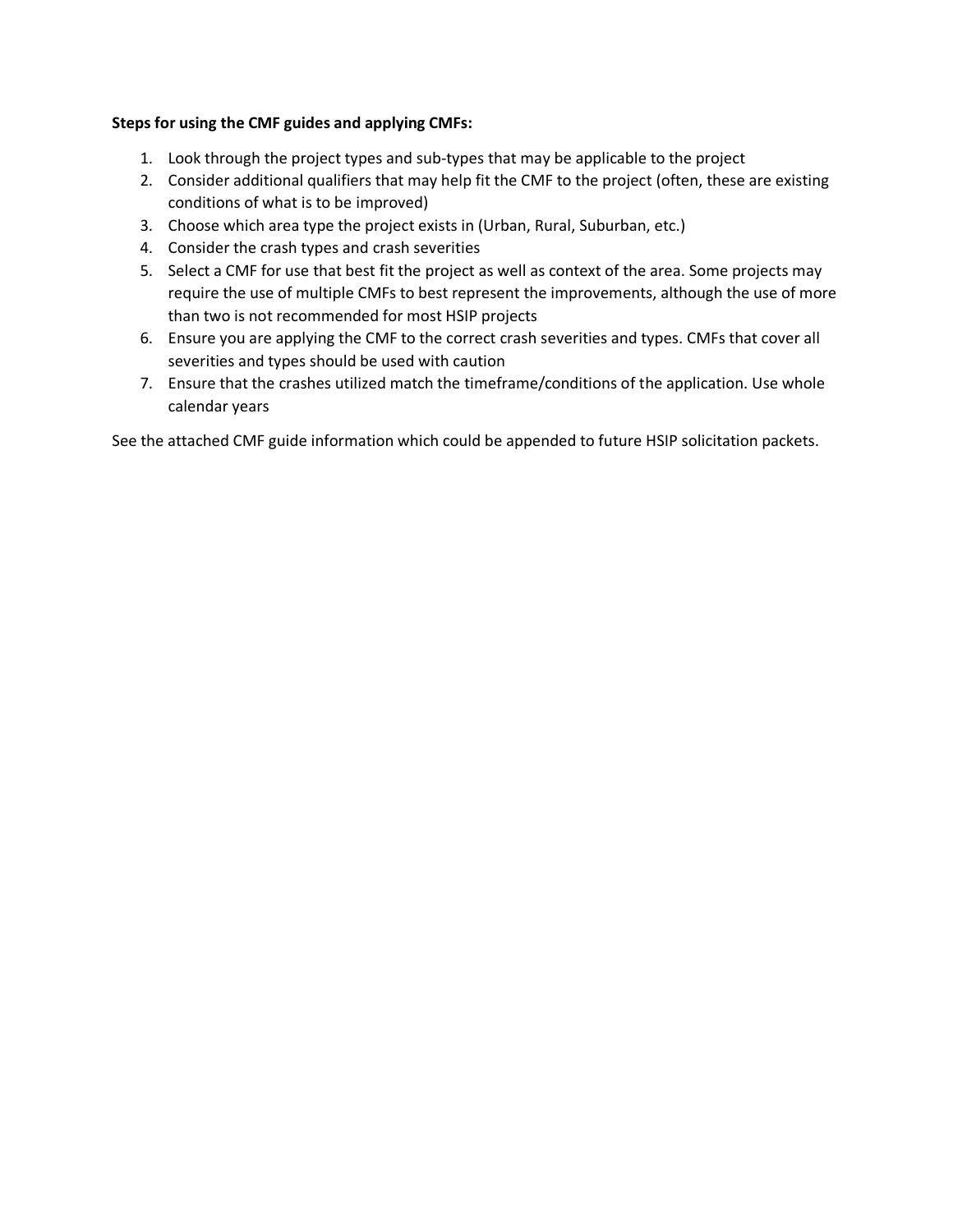| <b>Project Type</b>                           | <b>Additional Qualifiers</b>                                                                     | Area Type                              | <b>CMF</b> | Value                      | <b>Adjusted Standard Error</b> | <b>Star Rating</b>       | In HSM?   | <b>Crash type</b>                                                     | <b>Crash Severity</b> |
|-----------------------------------------------|--------------------------------------------------------------------------------------------------|----------------------------------------|------------|----------------------------|--------------------------------|--------------------------|-----------|-----------------------------------------------------------------------|-----------------------|
|                                               |                                                                                                  | Pedestrian                             |            |                            |                                |                          |           |                                                                       |                       |
| <b>Median Construction</b>                    | Marked, Uncontrolled Pedestrian Crossing                                                         | Urban/Suburban                         | 175        | 0.54                       | 0.48                           |                          | <b>No</b> | Veh/Ped                                                               | AII                   |
| <b>Median Construction</b>                    | Uncontrolled Pedestrian Crossing, Marked or Unmarked                                             | Urban/Suburban                         | 8800       | 0.742                      | <b>NA</b>                      | $\overline{4}$           | No        | All                                                                   | All                   |
| <b>High Visibility Crosswalk</b>              | <b>High Visibility Crosswalk</b>                                                                 | Urban                                  | 4123       | 0.6                        | <b>NA</b>                      | $\overline{2}$           | <b>No</b> | Veh/Ped                                                               | All                   |
| <b>Install Shared Path</b>                    | No Share Path Present                                                                            | Urban                                  | 9250       | 0.75                       | <b>NA</b>                      | $\overline{3}$           | No        | Veh/Bicycle                                                           | All                   |
| <b>Install Bike Lanes</b>                     | No Bike Facilities Present                                                                       | Urban                                  | 2159       | 1.05                       | <b>NA</b>                      |                          | <b>No</b> | All                                                                   | All                   |
| Install Bike Lanes                            | No Bike Facilities Present                                                                       | Urban                                  | 4658       | 0.855                      | <b>NA</b>                      | ્વ                       | No        | Veh/Ped                                                               | All                   |
|                                               |                                                                                                  | <b>Reduced Conflict Intersections*</b> |            |                            |                                |                          |           |                                                                       |                       |
| <b>RCUT</b>                                   | Previously Signalized or Stop Controlled                                                         | All                                    | 10382      | 0.8                        | <b>NA</b>                      |                          | <b>No</b> | All                                                                   | All                   |
| RCUT                                          | Previously Two Way Stop Controlled                                                               | All                                    | 10384      | 0.42                       | <b>NA</b>                      | $\overline{4}$           | No        | All                                                                   | All                   |
| J-Turn                                        | Previously Two Way Stop Controlled                                                               | Rural                                  | 5555       | 0.652                      | <b>NA</b>                      | $\sqrt{4}$               | <b>No</b> | All                                                                   | All                   |
|                                               |                                                                                                  | Intersection                           |            |                            |                                |                          |           |                                                                       |                       |
| Turn Lane                                     | Install Left Turn Lane                                                                           | Urban                                  | 3950       | 0.8                        | <b>NA</b>                      | -3                       | No        | All                                                                   | PDO                   |
| <b>Turn Lane</b>                              | Install Left Turn Lane                                                                           | Rural                                  | 7853       | 0.69                       | <b>NA</b>                      |                          | <b>No</b> | All                                                                   | All                   |
| Turn Lane                                     | Left Turn Lane on One Major Approach                                                             | Rural                                  | 253        | 0.56                       | 0.07                           | $\overline{4}$           | Yes       | All                                                                   | All                   |
| <b>Turn Lane</b>                              | Left Turn Lane on Both Major Approaches                                                          | Rural                                  | 268        | 0.52                       | 0.04                           | 5 <sub>1</sub>           | Yes       | All                                                                   | All                   |
| Turn Lane                                     | Two Way Left Turn Lanes                                                                          | Rural                                  | 583        | 0.64                       | 0.04                           | -5                       | No        | All                                                                   | All                   |
| Turn Lane                                     | Improve Angle of Channelized Right Turn Lane                                                     | <b>Not Specified</b>                   | 8431       | 0.937                      | 0.397                          | $\overline{4}$           | <b>No</b> | Right Turn, Other                                                     | All                   |
| Single Lane Roundabout                        | <b>Originally Stop Controlled</b>                                                                | All                                    | 227        | 0.56                       | 0.05                           | - 5                      | Yes       | All                                                                   | All                   |
| Single Lane Roundabout                        | <b>Originally Stop Controlled</b>                                                                | Rural                                  | 229        | 0.29                       | 0.05                           |                          | Yes       | All                                                                   | All                   |
| Single Lane Roundabout                        | <b>Originally Stop Controlled</b>                                                                | Rural                                  | 207        | 0.42                       | 0.13                           | 4                        | No        | All                                                                   | All                   |
| Single Lane Roundabout                        | <b>Originally Stop Controlled</b>                                                                | Urban                                  | 206        | 0.28                       | 0.11                           | $\Delta$                 | <b>No</b> | All                                                                   | All                   |
| Single Lane Roundabout                        | Originally Signalized, Stop Controlled, and Non-Controlled                                       | Rural                                  | 9333       | 0.48                       | <b>NA</b>                      | $\overline{\mathbf{3}}$  | No        | Other                                                                 | All                   |
| Single Lane Roundabout                        | <b>Originally Signalized</b>                                                                     | All                                    | 225        | 0.52                       | 0.06                           |                          | Yes       | All                                                                   | All                   |
| Single Lane Roundabout                        | High Speed                                                                                       | Rural                                  | 4699       | 0.26                       | <b>NA</b>                      | $\overline{a}$           | No        | All                                                                   | All                   |
| Multi-Lane Roundabout                         | Originally No Control, Yield, TWSC, AWSC, or Signal Control                                      | All                                    | 4926       | 1.062                      | <b>NA</b>                      | $\overline{4}$           | <b>No</b> | All                                                                   | All                   |
| Signal Head                                   | Add Signal (Additional Primary Head)                                                             | Urban                                  | 1414       | 0.72                       | <b>NA</b>                      | $\mathbf{R}$             | No        | All                                                                   | All                   |
| <b>Signal Head</b>                            | Add Signal (Additional Primary Head)                                                             | Urban                                  | 1419       | 0.65                       | <b>NA</b>                      |                          | <b>No</b> | Angle                                                                 | All                   |
| Signal Head                                   | Add Signal (Additional Primary Head)                                                             | Urban                                  | 1416       | 0.69                       | <b>NA</b>                      | 3                        | No        | All                                                                   | PDO                   |
| <b>Signal Head</b>                            | Convert Signal From Pedestal-Mounted to Mast Arm                                                 | <b>Not Specified</b>                   | 1420       | 0.51                       | <b>NA</b>                      |                          | <b>No</b> | All                                                                   | All                   |
| Signal Head                                   | Convert Signal From Pedestal-Mounted to Mast Arm                                                 | All                                    | 1428       | 0.26                       | <b>NA</b>                      | - 3                      | No        | Angle                                                                 | All                   |
| <b>Signal Head</b>                            | Add Signal (One Over Each Approach Lane)                                                         | Urban                                  | 1485       | 0.54                       | <b>NA</b>                      |                          | <b>No</b> | Angle                                                                 | All                   |
| Signal Head                                   | Replace 8" Red with 12"                                                                          | Not Specified                          | 2334       | 0.97                       | <b>NA</b>                      | $\overline{\mathbf{3}}$  | No        | All                                                                   | All                   |
| <b>Signal Phasing</b>                         | Leading Pedestrian Interval                                                                      | Urban                                  | 1993       | 0.413                      | <b>NA</b>                      |                          | <b>No</b> | Veh/Ped                                                               | All                   |
| <b>Intersection Traffic Control</b>           | Change Permissive Left to Protected or Protected/Permissive                                      | Urban                                  | 4140       | 0.58                       | <b>NA</b>                      | -2                       | No        | All                                                                   | All                   |
| <b>Intersection Traffic Control</b>           | Change Protected/Permissive to Flashing Yellow Arrow                                             | Urban                                  | 4177       | 0.806                      | <b>NA</b>                      | $\Delta$                 | <b>No</b> | Left Turn                                                             | All                   |
| <b>Intersection Traffic Control</b>           | Install Pedestrian Countdown Timer                                                               | Not Specified                          | 8790       | 0.912                      | <b>NA</b>                      | $\overline{4}$           | No        | All                                                                   | All                   |
| <b>Intersection Traffic Control</b>           | Install Pedestrian Countdown Timer                                                               | <b>Not Specified</b>                   | 5272       | 0.3                        | <b>NA</b>                      |                          | <b>No</b> | Veh/Ped                                                               | All                   |
| <b>Intersection Traffic Control</b>           | Install Adaptive Traffic Signal Control                                                          | Urban/Suburban                         | 6858       | 0.79                       | <b>NA</b>                      | $\overline{4}$           | No        | All                                                                   | All                   |
| <b>Intersection Traffic Control</b>           | Change from Permissive Only to Flashing Yellow Arrow                                             | <b>Not Specified</b>                   | 7684       | 0.598                      | <b>NA</b>                      | $\overline{2}$           | <b>No</b> | Left Turn                                                             | All                   |
| <b>Intersection Traffic Control</b>           | Change from Protected Only to Flashing Yellow Arrow                                              | Not Specified                          | 7690       | $0.901**$                  | <b>NA</b>                      | $\overline{4}$           | No        | All                                                                   | All                   |
| <b>Intersection Traffic Control</b>           | Change Number of Traffic Signal Cycles Per Hour on Arterial with Signal Coordination From X to Y | Urban/Suburban                         | 3072       | $e^{\Lambda}$ -0.0444(Y-X) | <b>NA</b>                      | $\overline{z}$           | <b>No</b> | Rear End                                                              | All                   |
| Advanced Technology and ITS                   | Install Red-Light Indicator Lights                                                               | Not Specified                          | 8824       | 0.713                      | <b>NA</b>                      | $\overline{4}$           | No        | Other                                                                 | All                   |
| <b>Access Management</b>                      | Create Directional Median Openings to Allow Left-Turns and U-Turns                               | <b>Not Specified</b>                   | 1516       | 0.49                       | <b>NA</b>                      | $\overline{\phantom{a}}$ | <b>No</b> | All                                                                   | All                   |
|                                               |                                                                                                  | Roadway                                |            |                            |                                |                          |           |                                                                       |                       |
| Lighting                                      | Illumination                                                                                     | Not Specified                          | 496        | 0.69                       | 0.36                           |                          | No        | All                                                                   | PDO                   |
| Lighting                                      | Highway Lighting                                                                                 | All                                    | 193        | 0.83                       | 0.07                           | $\overline{4}$           | Yes       | Nighttime                                                             | PDO                   |
| Wet-Reflective Pavement Markings              | <b>Previously Standard Markings</b>                                                              | Not Specified                          | 8111       | 0.538                      | <b>NA</b>                      | $\overline{4}$           | No        | Run Off Road                                                          | All                   |
| Median                                        | Install Cable Median Barrier (High Tension)                                                      | Not Specified                          | 1967       | 0.04                       | 0.06                           | $\overline{3}$           | No        | Cross Median, Frontal and<br>Opposing Direction Sideswipe,<br>Head On | All                   |
| Install Centerline and Shoulder Rumble Strips | No Existing Rumble Strips                                                                        | Rural                                  | 6942       | 0.653                      | NA                             | $\overline{4}$           | No        | All                                                                   | All                   |
| <b>Improve Pavement Friction</b>              | Increase Skid Resistance                                                                         | All                                    | 2265       | 0.589                      | 0.216                          | $\overline{3}$           | <b>No</b> | All                                                                   | All                   |
| Improve Pavement Friction                     | Increase Skid Resistance                                                                         | All                                    | 2276       | 0.304                      | 0.086                          |                          | No        | Rear End                                                              | All                   |
| <b>Road Diet</b>                              | Previously Four Lane Undivided                                                                   | Suburban                               | 2841       | 0.53                       | <b>NA</b>                      | $\overline{4}$           | <b>No</b> | All                                                                   | All                   |
| Road Diet                                     | Previously Four Lane Undivided                                                                   | Urban                                  | 5553       | 0.748                      | <b>NA</b>                      | $\overline{a}$           | No        | All                                                                   | All                   |
| <b>Shoulder Treatments</b>                    |                                                                                                  |                                        |            |                            |                                |                          |           |                                                                       |                       |
| Widen Shoulder                                | <b>Previously Narrow Paved Shoulder</b>                                                          | Rural                                  | 6703       | 0.67                       | <b>NA</b>                      | $\overline{4}$           | Yes***    | Fixed Object, Head on, Run Off<br>Road, Sideswipe                     | <b>PDO</b>            |

\*Minnesota study underway

\*\*Results in Minnesota have indicated an increase in crashes

\*\*\*See section 13.4.2.4 in the HSM for additional shoulder CMF information

## CMF Guide (All-Severity and Property Damage Only Crashes)